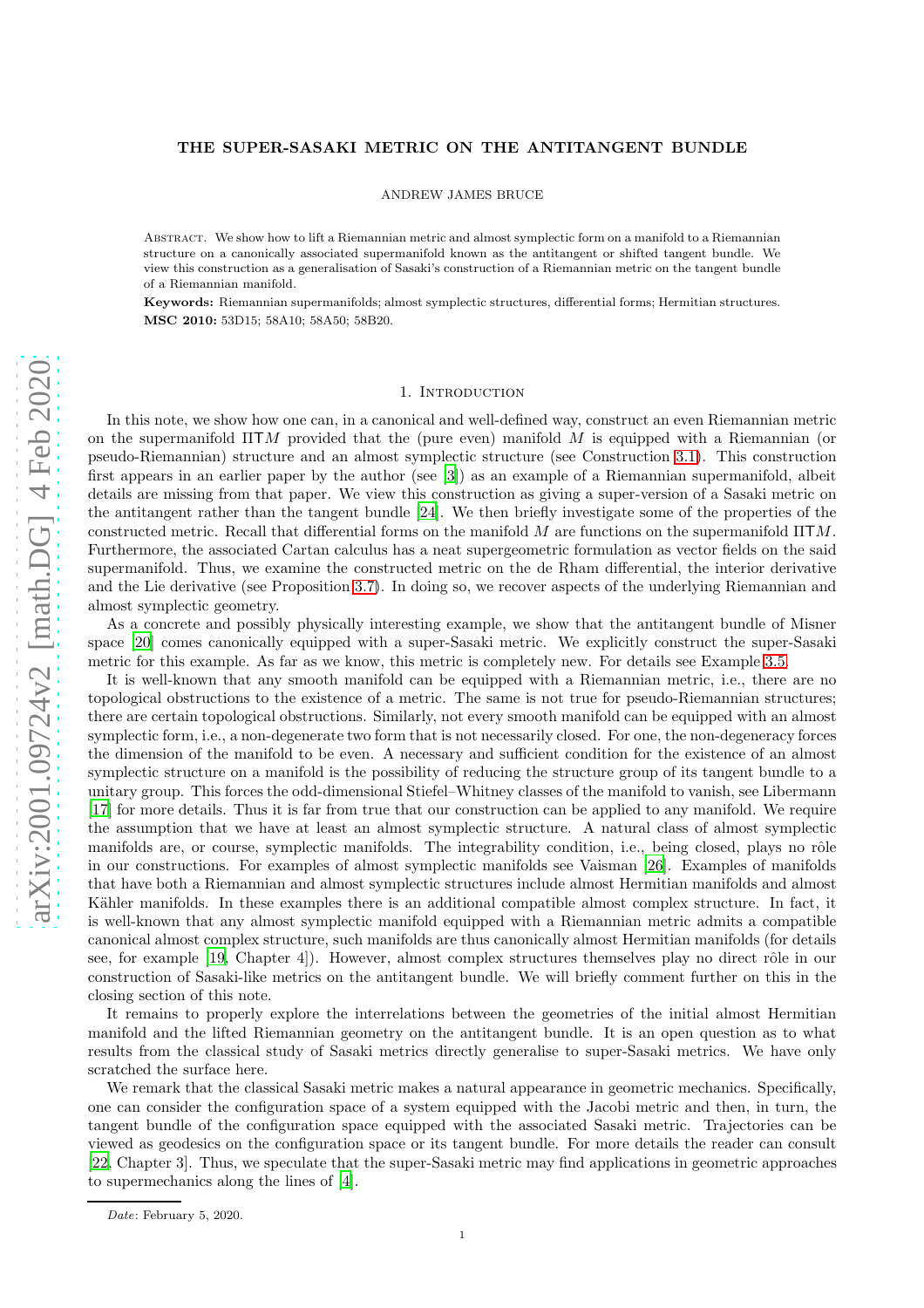#### 2 ANDREW JAMES BRUCE

#### 2. Riemannian supermanifolds

We will assume that the reader is familiar with the basic theory of supermanifolds. In this note we will understand a supermanifold  $M := (|M|, \mathcal{O}_M)$  of dimension  $n|m$  to be a supermanifold as defined by Berezin & Leites [\[2\]](#page-5-5), i.e., as a locally superringed space that is locally isomorphic to  $\mathbb{R}^{n|m} := (\mathbb{R}^n, C^{\infty}(\mathbb{R}^n) \otimes \Lambda(\xi^1, \dots, \xi^m)).$ Here,  $\Lambda(\xi^1,\dots,\xi^m)$  is the Grassmann algebra (over  $\mathbb R)$  with m generators. Given any point on  $|M|$  we can always find a 'small enough' open neighbourhood  $|U| \subseteq |M|$  such that we can employ local coordinates  $x^a := (x^{\mu}, \xi^i)$  on M. The (global) sections of the structure sheaf we will refer to as functions. The supercommutative algebra of functions we will denote as  $C^{\infty}(M)$ . The underlying smooth manifold |M| we refer to as the *reduced manifold*. We will make heavy use of local coordinates on supermanifolds and employ the standard abuses of notation when it comes to morphisms and changes of coordinates. The Grassmann parity of an object A will be denoted by 'tilde', i.e.,  $\tilde{A} \in \mathbb{Z}_2$ . By 'even' or 'odd' we will be referring to the Grassmann parity of an object.

The tangent sheaf  $TM$  of a supermanifold M is defined as the sheaf of derivations of sections of the structure sheaf. Naturally, this is a sheaf of locally free  $\mathcal{O}_M$ -modules. Global sections of the tangent sheaf are vector fields. We denote the  $\mathcal{O}_M(|M|)$ -module of vector fields as  $\mathsf{Vect}(M)$ . The total space of the tangent sheaf TM we will refer to as the *tangent bundle*. By shifting the parity of the fibre coordinates one obtains the *antitangent* bundle  $\Pi TM$ . We will also encounter *double supervector bundles*, namely  $T(\Pi TM)$ . The notion original of double vector bundles from the point of view of category theory is due to Pradines [\[23\]](#page-6-3). An approach closer to classical differential geometry was formulated by Konieczna  $\&$  Urbański [\[15](#page-5-6)].

We proceed to present the bare minimum of the theory of Riemannian supermanifolds as needed in this note. Relatively recent papers on Riemannian supergeometry include [\[9](#page-5-7), [10,](#page-5-8) [11,](#page-5-9) [12,](#page-5-10) [13,](#page-5-11) [14\]](#page-5-12). We suggest Carmeli, Caston & Fioresi [\[5](#page-5-13)], Manin [\[18\]](#page-5-14) and Varadarajan [\[27\]](#page-6-4) as general references for the theory of supermanifolds. The encyclopedia edited by Duplij, Siegel & Bagger [\[8](#page-5-15)] is also very helpful, as is the review paper by Leites [\[16](#page-5-16)].

<span id="page-1-0"></span>**Definition 2.1.** A Riemannian metric on a supermanifold  $M$  is grading preserving, symmetric, non-degenerate,  $\mathcal{O}_M$ -linear morphisms of sheaves

$$
{\mathcal T} M \otimes_{{\mathcal O}_M} {\mathcal T} M \longrightarrow {\mathcal O}_M.
$$

A supermanifold equipped with a Riemannian metric is referred to as a Riemannian supermanifold

A Riemannian metric has the following properties:

(1)  $\widetilde{\langle X|Y\rangle_q} = \widetilde{X} + \widetilde{Y},$ 

$$
(2) \ \langle X|Y\rangle_g = (-1)^{\widetilde{X}\,\widetilde{Y}} \langle Y|X\rangle_g,
$$

- (3) If  $\langle X|Y \rangle_a = 0$  for all  $Y \in \text{Vect}(M)$ , then  $X = 0$ ,
- (4)  $\langle fX + Y | Z \rangle_q = f \langle X | Z \rangle_q + \langle Y | Z \rangle_q,$

for arbitrary (homogeneous)  $X, Y, Z \in \text{Vect}(M)$  and  $f \in C^{\infty}(M)$ .

Furthermore, it can be shown that a Riemannian metric on a supermanifold M induces a pseudo-Riemannian metric on the reduced manifold  $|M|$ .

Remark 2.2. Odd Riemannian structures can also be defined. There are no changes to Definition [2.1,](#page-1-0) except that the parity is shifted, i.e.,  $\langle X|Y \rangle = \tilde{X} + \tilde{Y} + 1$ . The non-degeneracy condition forces the number of even and odd dimensions to be equal. We will not encounter odd Riemannian structures in this paper.

A Riemannian metric is completely specified by an even degree two function  $q \in C^{\infty}(TM)$ , i.e., a Grassmann degree zero rank 2 symmetric covariant tensor. It is standard to refer g as the metric tensor, or via minor abuse of language, as the Riemannian metric. In local coordinates, we write

$$
g(x, \dot{x}) = \dot{x}^a \dot{x}^b g_{ba}(x).
$$

Under changes of local coordinates  $x^a \mapsto x^{a'}(x)$  the components of the metric transform as

$$
g_{b'a'}(x') = (-1)^{\widetilde{a}'\ \widetilde{b}} \left(\frac{\partial x^b}{\partial x^{b'}}\right) \left(\frac{\partial x^a}{\partial x^{a'}}\right) \ g_{ab} \,,
$$

where we have used the symmetry  $g_{ab} = (-1)^{\widetilde{a} \widetilde{b}} g_{ba}$ .

We denote the vertical lift of a vector field as  $\iota_X$ , which in local coordinates is given by

$$
X = X^a(x) \frac{\partial}{\partial x^a} \leadsto \iota_X := X^a(x) \frac{\partial}{\partial \dot{x}^a} \in \text{Vect}(\mathsf{T}M) \, .
$$

It is easy to observe that

$$
\langle X|Y\rangle_g = \frac{1}{2} \iota_X \iota_Y g \,,
$$

which leads us to the local expression

$$
\langle X|Y\rangle_g = (-1)^{\widetilde{Y}\,\widetilde{a}}\;X^a(x)Y^b(x)g_{ba}(x).
$$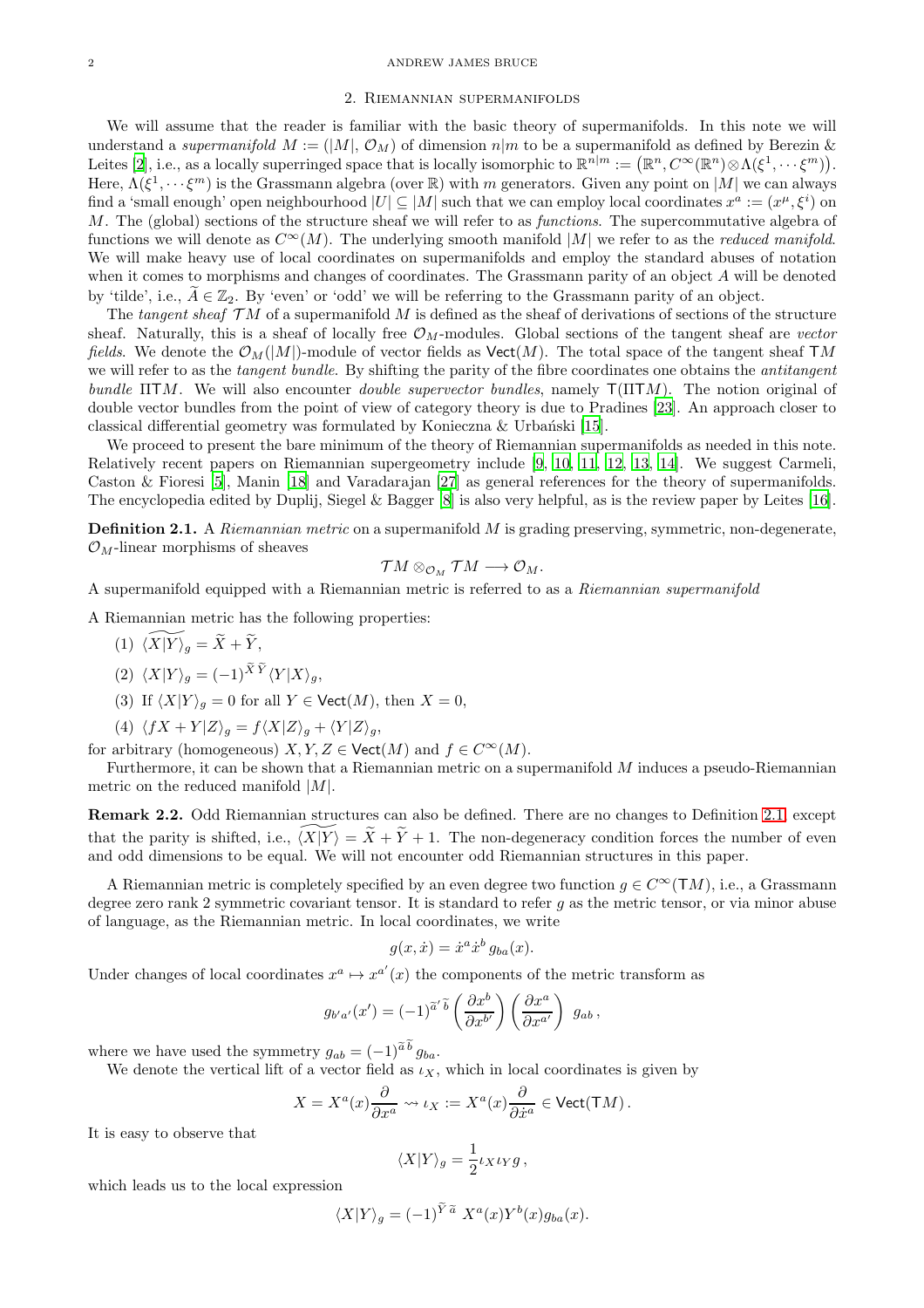The non-degeneracy condition of the Riemannian metric means that the dimension of the supermanifold M must be  $n/2p$ , that is, we require the number of odd "directions" to be even. Just about all the standard constructions of classical Riemannian geometry generalise to Riemannian supermanifolds. For example, the fundamental theorem remains true (see for example [\[21](#page-5-17)]).

**Remark 2.3.** DeWitt [\[6](#page-5-18), Section 2.8] presents Riemannian geometry on DeWitt–Rogers  $H^{\infty}$ -supermanifolds. Although some care is needed in translating between supermanifolds (as locally ringed spaces) and DeWitt– Rogers supermanifolds, most of the expressions given by DeWitt on Riemannian structures remain valid in the locally ringed space approach to Riemannian supergeometry.

## 3. Construction of the Super-Sasaki metric

**Warning.** From this point on  $M$  will be a purely even manifold.

Let M be an almost symplectic manifold, i.e., a manifold equipped with a non-degenerate two-form  $\omega$ , we do not assume that this two-form is closed. The non-degeneracy means that the dimension of M must be even. Furthermore, let us assume that  $M$  is equipped with a Riemannian metric, which we will denote as h. We do not require any kind of compatibility condition between the almost symplectic structure  $\omega$  and the Riemannian structure h. From this initial data, we proceed to build a Riemannian metric (see Definition [2.1\)](#page-1-0) on the supermanifold  $\Pi TM$  in the following way.

<span id="page-2-0"></span>**Construction 3.1.** Let  $(M, h, \omega)$  be a smooth manifold equipped with a Riemannian metric and an almost symplectic structure. The double supervector bundle  $T(\Pi TM)$  we equip with natural (local) coordinates  $(x^a, dx^b, \dot{x}^c, d\dot{x}^d)$ . Admissible changes of coordinates are of the form

 $\overline{\phantom{a}}$ 

$$
x^{a'} = x^{a'}(x),
$$
  
\n
$$
\dot{x}^{c'} = \dot{x}^{b} \frac{\partial x^{c'}}{\partial x^{b}},
$$
  
\n
$$
\dot{x}^{c'} = \dot{x}^{b} \frac{\partial x^{c'}}{\partial x^{b}},
$$
  
\n
$$
\dot{d}x^{d'} = d\dot{x}^{c} \frac{\partial x^{b'}}{\partial x^{c}} + \dot{x}^{b} dx^{c} \frac{\partial^{2} x^{d'}}{\partial x^{c} \partial x^{b}}.
$$

The Levi-Civita connection  $\nabla$  associated with the Riemannian metric induces a splitting

$$
\mathsf{T}(\Pi\mathsf{T} M)\xrightarrow{\phi_h}\Pi\mathsf{T} M\times_M\mathsf{T} M\times_M\Pi\mathsf{T} M,
$$

which we write in natural coordinates as

$$
\phi_h^* \xi^a = \mathrm{d}\dot{x}^a + \mathrm{d}x^b \dot{x}^c \Gamma^a_{cb}(x) =: \nabla \dot{x}^a
$$

.

In the above,  $\xi^a$  are the (fibre) coordinates on the last factor of the decomposed double supervector bundle. Note that while the target supermanifold of the splitting is canonical, the splitting itself is not canonical and requires an affine connection (see Remark [3.2\)](#page-2-1). The splitting  $\phi_h$  acts as the identity on the remaining coordinates, i.e., we choose fibre coordinates  $dx$  and  $\dot{x}$  on the first and second factors, respectively.

On the decomposed double supervector bundle  $\Pi TM \times M TM \times M \Pi TM$  we can take the sum of the Riemannian metric and the almost symplectic structure. This sum is well-defined due to the linear nature of the admissible changes of coordinates on the decomposed double supervector bundle. In natural local coordinates we have

<span id="page-2-3"></span>
$$
G := h + \omega = \dot{x}^a \dot{x}^b g_{ba}(x) + \xi^a \xi^b \omega_{ba}(x).
$$

The Riemannian metric on  $\Pi TM$  is then defined as the pull-back of G by the splitting, i.e.,

(3.1) 
$$
g = \phi_h^* G = \dot{x}^a \dot{x}^b g_{ba}(x) + \nabla \dot{x}^a \nabla \dot{x}^b \omega_{ba}(x).
$$

<span id="page-2-1"></span>Remark 3.2. In the above construction, the Levi-Civita connection could be replaced by an arbitrary affine connection. One could, for example, use the symmetric connection associated with the almost symplectic structure. However, it is well-known that such connections are not unique. Thus, to have a canonical construction we take the Levi-Civita connection. We remark that the association of splittings of  $T(TM)$  and affine connections was first presented by Dodson & Radivoievici [\[7](#page-5-19)].

Direct calculation shows that this metric tensor on  $\Pi TM$  can be written in natural local coordinates as

$$
g = \dot{x}^a \dot{x}^b g_{ba}(x) + \mathrm{d}\dot{x}^a \mathrm{d}\dot{x}^b \omega_{ba}(x) + 2 \,\mathrm{d}\dot{x}^a \dot{x}^b \big(\mathrm{d} x^c \Gamma^d_{cb}(x) \omega_{da}(x)\big) - \dot{x}^a \dot{x}^b \big(\mathrm{d} x^c \mathrm{d} x^d \Gamma^e_{da}(x) \Gamma^f_{bc}(x) \omega_{fe}(x)\big).
$$

By (locally) decomposing any vector field as  $X = X^a(x, dx) \frac{\partial}{\partial x^a} + \bar{X}^a(x, dx) \frac{\partial}{\partial dx^a} \in \text{Vect}(\Pi TM)$  (and similar for  $Y$ ), we arrive at the local expression for the Riemannian metric

<span id="page-2-2"></span>(3.2)  
\n
$$
\langle X|Y\rangle_g = X^a Y^b g_{ba} - X^a Y^b \left(\mathrm{d}x^c \mathrm{d}x^d \Gamma^e_{da} \Gamma^f_{bc} \omega_{fe}\right) \n+ \left((-1)^{\widetilde{Y}} \bar{X}^a Y^b + (-1)^{\widetilde{X}(\widetilde{Y}+1)} \bar{Y}^a X^b\right) \mathrm{d}x^c \Gamma^d_{cb} \omega_{da} \n+ (-1)^{\widetilde{Y}} \bar{X}^a \bar{Y}^b \omega_{ba}.
$$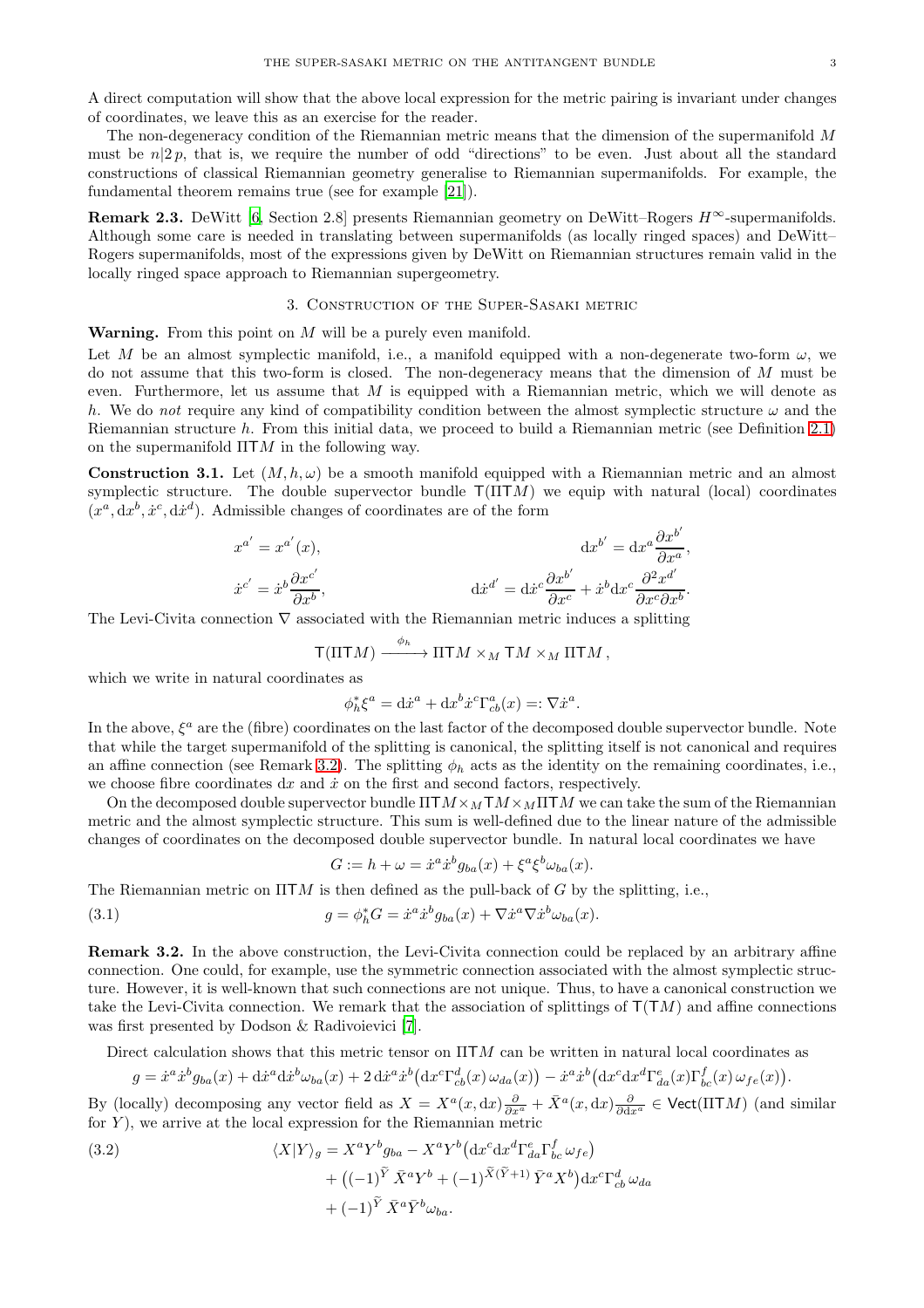# Observations:

- (i) Comparing [\(3.2\)](#page-2-2) with Definition [2.1,](#page-1-0) we see that the parity is correct. The symmetry is similarly clear. The non-degeneracy is follows as both h and  $\omega$  are themselves non-degenerate. Linearity is also clear. Thus we do obtain a genuine Riemannian metric on ΠTM.
- (ii) The Riemannian metric  $\langle -|-\rangle_g$  is inhomogeneous with respect to the differential form degree, i.e., the natural N-weight associated with the vector bundle structure of ΠTM.
- (iii) The construction carries over with no modification to h being a pseudo-Riemannian structure, for example we can consider Lorentzian metrics.

<span id="page-3-1"></span>**Definition 3.3.** Let  $(M, h, \omega)$  be a smooth manifold equipped with a Riemannian metric and an almost symplectic structure. The super-Sasaki metric on ΠTM is the Riemannian metric given by Construction [3.1.](#page-2-0)

The local form of the Riemannian metric [\(3.1\)](#page-2-3) is almost identical to that of the Sasaki metric on the tangent bundle of a Riemannian manifold. In natural coordinates  $(x, \delta x, \dot{x}, \delta \dot{x})$  on  $T(TM)$  the Sasaki metric, see [\[24,](#page-6-0)  $(3.2)$ , is

$$
g_S = \dot{x}^a \dot{x}^b g_{ba}(x) + D\dot{x}^a D\dot{x}^b g_{ba}(x) ,
$$

where  $D\dot{x}^a := \delta\dot{x}^a + \delta x^b \dot{x}^c \Gamma^a_{cb}$ . All the coordinates here are commuting, i.e., they are all even coordinates. We have anticommuting coordinates on  $T(TTTM)$  and so we require an antisymmetric structure on M together with a Riemannian metric in order to generalise Sasaki's construction. This justifies our nomenclature in Definition [3.3.](#page-3-1) An analogous construction in the context of symplectic geometry was given by Abdelhak, Boucetta & Ikemakhen [\[1\]](#page-5-20).

**Example 3.4** (Cartesian Space). Consider  $M = \mathbb{R}^2$ , which we equip with standard Cartesian coordinates  $(x, y)$ . The Euclidean metric is  $h = \dot{x}^2 + \dot{y}^2$ , and in Cartesian coordinates the Christoffel symbols of the Levi-Civita connection are zero. The canonical symplectic structure on  $\mathbb{R}^2$  is, in the classical framework,  $\omega = dx \wedge dy$ . Note that

$$
\mathsf{T}(\Pi\mathsf{T}\mathbb{R}^2)\cong\Pi\mathsf{T}\mathbb{R}^2\times_{\mathbb{R}^2}\mathsf{T}\mathbb{R}^2\times_{\mathbb{R}^2}\Pi\mathsf{T}\mathbb{R}^2\cong\mathbb{R}^{4|4}.
$$

We will employ natural (global) coordinates  $(x, y, \xi, \eta, \dot{x}, \dot{y}, \dot{\xi}, \dot{\eta})$  on  $\mathsf{T}(\Pi \mathsf{T} \mathbb{R}^2)$ . Then the associated super-Sasaki metric is given by

$$
g = \dot{x}^2 + \dot{y}^2 + 2\dot{\xi}\dot{\eta},
$$

which is the standard Euclidean metric on the supermanifold  $\mathbb{R}^{2|2}$ . This example generalises verbatim to  $\mathbb{R}^{2p|2p}$ by considering the Euclidean metric and canonical symplectic structure on  $\mathbb{R}^{2p}$ . The super-Sasaki metric in this case is given by

$$
g = (\dot{x}^1)^2 + (\dot{x}^2)^2 + \cdots + (\dot{x}^{2p})^2 + 2\dot{\xi}^1\dot{\eta}^1 + 2\dot{\xi}^2\dot{\eta}^2 + \cdots + 2\dot{\xi}^p\dot{\eta}^p.
$$

This is again the standard super-Euclidean metric.

<span id="page-3-0"></span>**Example 3.5** (Misner Space [\[20\]](#page-5-1)). Consider the infinite cylinder  $M = \mathbb{R} \times S$ , which we equip with coordinates  $(t, \varphi)$ , with  $t \in \mathbb{R}$  and  $\varphi \in [0, 2\pi)$ . We give M the structure of a pseudo-Riemannian manifold by employing the Misner metric

$$
h = 2\,\dot{t}\,\dot{\varphi} + t\,(\dot{\varphi})^2\,.
$$

We further equip Misner space with the standard symplectic form, which in classical terms is  $\omega = dt \wedge d\varphi$ . A standard calculation shows that the only non-zero Christoffel symbols (in these coordinates) are  $\Gamma^t_{\varphi t} = \Gamma^t_{t\varphi} = \frac{1}{2}$ . Then in naturally induced coordinates

$$
\nabla \dot{t} = \mathrm{d}\dot{t} + \frac{1}{2}(\mathrm{d}t\,\dot{\varphi} + \mathrm{d}\varphi\,\dot{t}),\qquad \nabla \dot{\varphi} = \mathrm{d}\dot{\varphi} + \frac{1}{2}(\mathrm{d}t\,\dot{\varphi} + \mathrm{d}\varphi\,\dot{t}).
$$

Following the construction of the super-Sasaki metric we see that

$$
g = 2\,\dot{t}\,\dot{\varphi} + t\,(\dot{\varphi})^2 + 2\,\nabla \dot{t}\nabla \dot{\varphi} \,.
$$

After a little algebra, the super-Sasaki metric on  $\Pi T \mathbb{R} \times \Pi T S$  associated with the Misner metric can be written as

$$
g = 2\dot{t}\dot{\varphi} + t(\dot{\varphi})^2 + 2dt\,\mathrm{d}\dot{\varphi} + (\mathrm{d}t - \mathrm{d}\dot{\varphi})(\dot{\varphi}\,\mathrm{d}t + \dot{t}\,\mathrm{d}\varphi).
$$

We remark that Misner space is used as a toy space-time as it shows many of the features of Taub-NUT spacetime and other interesting space-times. In particular, Misner space has closed timelike curves and has served as a test-bed for exploring various conjectures in general relativity and semi-classical gravity (see for example Thorne [\[25](#page-6-5)] and references therein). This super-generalisation of Misner space deserves further study.

Theorem 3.6. Construction [3.1](#page-2-0) is natural in the sense that if a diffeomorphism

$$
(M, h_M, \omega_M) \stackrel{\psi}{\longrightarrow} (N, h_N, \omega_N)
$$

is an isometry and a symplectomorphism, then the induced diffeomorphism of supermanifolds

$$
\Psi : \mathsf{T}(\Pi \mathsf{T} M) \longrightarrow \mathsf{T}(\Pi \mathsf{T} N)
$$

is an isometry, i.e.,  $\Psi^* g_N = g_M$ .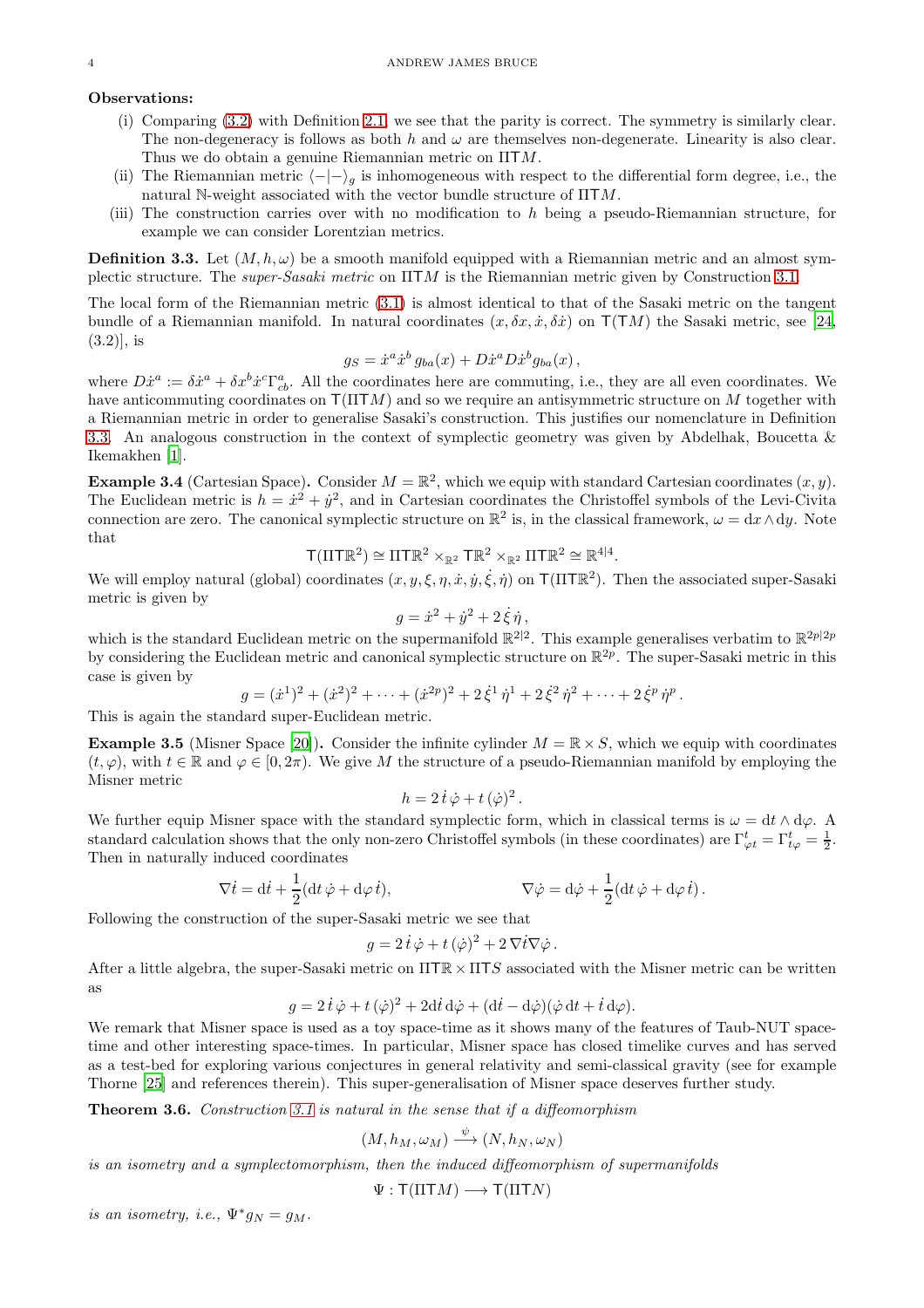Proof. We will prove the statement using local coordinates. Let us equip M with local coordinates  $x^a$  and N with local coordinates  $y^{\alpha}$ . A diffeomorphism (or even just as smooth map)  $\psi : M \longrightarrow N$  is then locally given by  $\psi^* y^\alpha = y^\alpha(x)$  (using the standard abuses of notation). The induced map  $\Psi : \mathsf{T}(\Pi \mathsf{T} M) \longrightarrow \mathsf{T}(\Pi \mathsf{T} N)$  comes from the application of the antitangent and tangent functors. Explicitly in natural coordinates, we have

$$
y^{\alpha} = y^{\alpha}(x), \qquad dy^{\beta} = dx^{a} \frac{\partial y^{\beta}(x)}{\partial x^{a}},
$$

$$
\dot{y}^{\gamma} = \dot{x}^{b} \frac{\partial y^{\gamma}(x)}{\partial x^{b}}, \qquad dy^{\delta} = dx^{c} \frac{\partial y^{\delta}(x)}{\partial x^{c}} + \dot{x}^{b} dx^{c} \frac{\partial^{2} y^{\delta}(x)}{\partial x^{c} \partial x^{b}}.
$$

Note that by construction (using the transformation rules of Christoffel symbols and that we restrict attention to diffeomorphisms) that

$$
\Psi^*(\nabla \dot y^\alpha) = \nabla \dot x^a \frac{\partial y^\alpha(x)}{\partial x^a}.
$$

Then we insist on the following

Ψ

$$
^*g_N = \dot{x}^a \dot{x}^b \frac{\partial y^\alpha}{\partial x^a} \frac{\partial y^\beta}{\partial x^b} g_{\beta\alpha}(y(x)) + \nabla \dot{x}^a \nabla \dot{x}^b \frac{\partial y^\alpha}{\partial x^a} \frac{\partial y^\beta}{\partial x^b} \omega_{\beta\alpha}(y(x)) = g_M.
$$

This means that we require

$$
g_{ba}(x) = \frac{\partial y^{\alpha}}{\partial x^{a}} \frac{\partial y^{\beta}}{\partial x^{b}} g_{\beta\alpha}(y(x)), \qquad \text{and} \qquad \omega_{ba}(x) = \frac{\partial y^{\alpha}}{\partial x^{a}} \frac{\partial y^{\beta}}{\partial x^{b}} \omega_{\beta\alpha}(y(x)),
$$

which is exactly the (local) statement that  $\psi : M \longrightarrow N$  is an isometry and a symplectomorphism.

As is well-known, differential forms on M are functions on the supermanifold  $\Pi TM$ . Furthermore, the de Rham differential, the interior derivative and the Lie derivative can all be understood as vector fields on ΠTM. If  $X \in \text{Vect}(M)$ , then (locally)

$$
d = dx^{a} \frac{\partial}{\partial x^{a}}, \qquad i_{X} = X^{a} \frac{\partial}{\partial x^{a}}, \qquad L_{X} = X^{a} \frac{\partial}{\partial x^{a}} + dx^{b} \frac{\partial X^{a}}{\partial x^{b}} \frac{\partial}{\partial dx^{a}}.
$$

The standard relations between these operators can easily be derived using this understanding in terms of vector fields on a supermanifold.

<span id="page-4-0"></span>**Proposition 3.7.** Let  $(M, h, \omega)$  be a smooth manifold equipped with a Riemannian metric and an almost symplectic structure, and let  $\langle -|-\rangle_g$  be the associated super-Sasaki metric on  $\Pi TM$  (see Definition [3.3\)](#page-3-1). Let X and  $Y \in \text{Vect}(M)$  be arbitrary vector fields on M. Then we have the following identities:

- (i)  $\langle i_X | i_Y \rangle_q = \omega(X, Y) \in C^{\infty}(M),$
- (ii)  $\langle i_X|\text{d}\rangle_q = 0,$
- (iii)  $\langle d|d\rangle_q = 0$ ,
- (iv)  $\langle L_X | \, \mathrm{d} \rangle_g = X^\flat \in \Omega^1(M)$ ,
- (v)  $\langle L_X | i_Y \rangle_g = \omega(\nabla X, Y) \in \Omega^1(M)$ ,
- (vi)  $\langle L_X | L_Y \rangle_g = \langle X | Y \rangle_h + \omega(\nabla X, \nabla Y) \in C^\infty(M) \oplus \Omega^2(M),$

where  $\flat: \mathsf{Vect}(M) \to \Omega^1(M)$  is the standard musical isomorphism on the Riemannian manifold  $(M,h)$  and  $\nabla$ is the Levi-Civita connection associated with h.

Proof. We will prove the above proposition via direct computation using local coordinates and the local expression for Riemannian metric on  $\Pi TM$ , see [\(3.2\)](#page-2-2). One needs to insert the components of the vector fields into the local expression and rearrange the expressions when needed.

- (i)  $\langle i_X | i_Y \rangle_g = -X^a Y^b \omega_{ba}.$
- (ii)  $\langle i_X | d \rangle_g = X^a dx^b dx^c \Gamma^d_{cb} \omega_{da} = 0$ , where we have used the fact that the Christoffel symbols are symmetric in lower indices while  $dx^b dx^c$  is antisymmetric.
- (iii)  $\langle d|d\rangle_q = -\langle d|d\rangle_q = 0$  from the symmetry properties of a Riemannian metric on a supermanifold.

(iv) 
$$
\langle L_X | \mathrm{d} \rangle_g = \mathrm{d} x^b g_{ba} X^a
$$
.

$$
(\mathbf{v})\ \langle L_X | i_Y \rangle_g = Y^a X^b \mathrm{d} x^c \Gamma^d_{cb} \omega_{da} - \mathrm{d} x^c \frac{\partial X^a}{\partial x^c} Y^b \omega_{ba} = - \mathrm{d} x^c \left( \frac{\partial X^a}{\partial x^c} + X^d \Gamma^a_{dc} \right) Y^b \omega_{ba}.
$$

(vi)  $\langle L_X | L_Y \rangle_g = X^a Y^b g_{ba} - X^a Y^b (dx^c dx^d \Gamma^e_{da} \Gamma^f_{bc} \omega_{fe}) + (dX^a Y^b + dY^a X^b) dx^c \Gamma^d_{cb} \omega_{da} + dX^a dY^b \omega_{ba}$ . Now we collect terms related to  $\omega$  to give  $\langle L_X | L_Y \rangle_g = X^a Y^b g_{ba} + dx^c \left( \frac{\partial X^a}{\partial x^c} + X^d \Gamma^a_{dc} \right) dx^e \left( \frac{\partial Y^b}{\partial x^e} + Y^f \Gamma^b_{fe} \right) \omega_{ba}$ .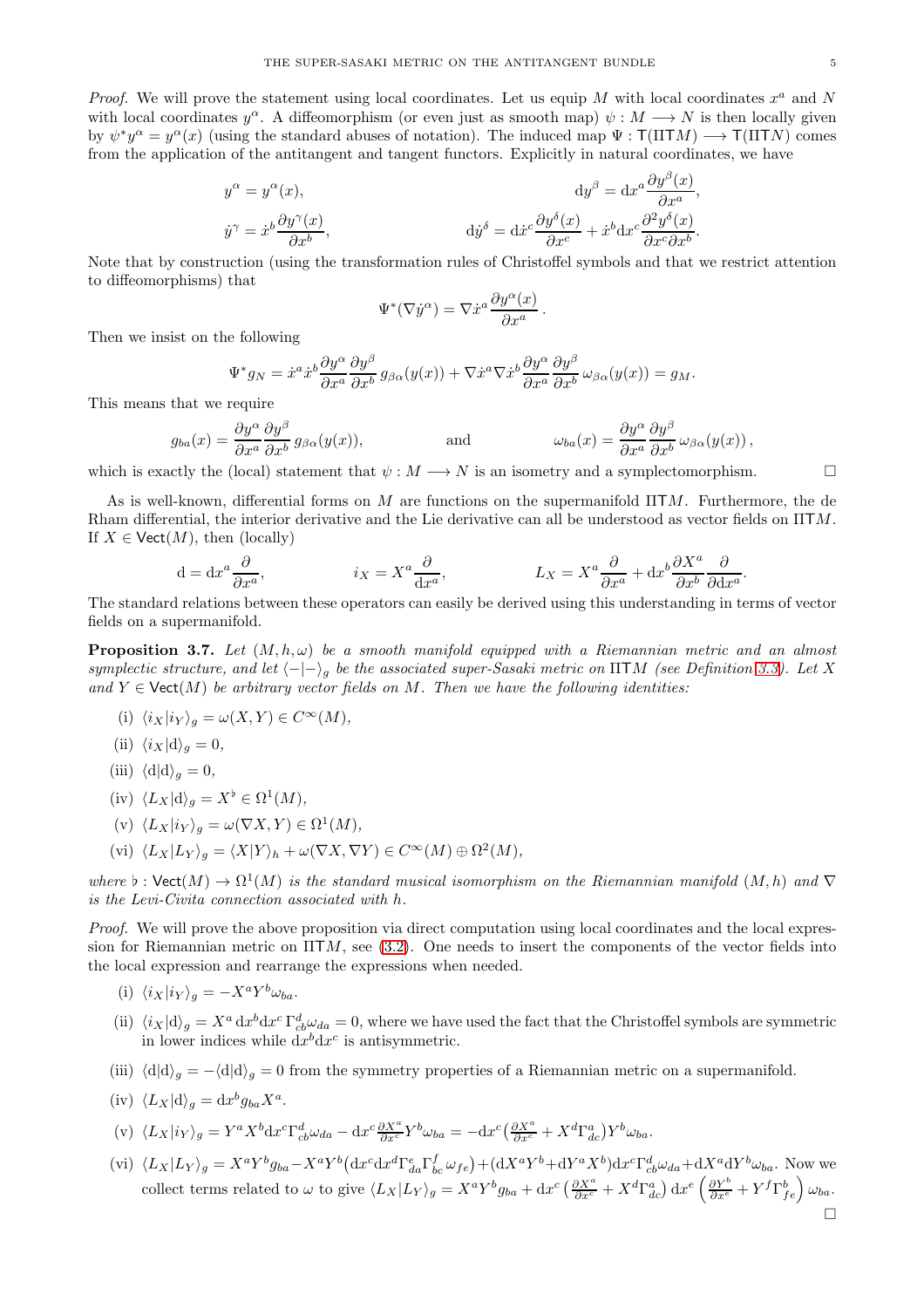#### 6 ANDREW JAMES BRUCE

**Observations:** As a supermanifold, we have the canonical projection  $\epsilon : C^{\infty}(\Pi TM) \to C^{\infty}(M)$ . In classical language, this is just projecting inhomogeneous differential forms to their degree zero part. We see that

$$
\epsilon(\langle L_X | L_Y \rangle_g) = \langle X | Y \rangle_h,
$$

and so we can recover the initial Riemannian metric on  $M$ . Similarly, though this does not require the projection, we recover the almost symplectic form from  $\langle i_X | i_Y \rangle_q = \omega(X, Y)$ .

## 4. Concluding remarks

It is well-known that any almost symplectic manifold equipped with a Riemannian metric  $(M, h, \omega)$  admits a canonical compatible almost complex structure J defined via  $\omega(X, Y) = \langle JX, Y \rangle_h$ . In local coordinates this amounts to  $J_a{}^b = \omega_{ac} g^{cb}$ . In fact, given any pair from the compatible triple  $(h, \omega, J)$ , one can canonically construct the remaining structure. Thus, we could have started with, a Riemannian or almost symplectic manifold equipped with an almost complex structure. However, as it is the metric and and the almost symplectic structure that are used in the constrictions we chose to start from there. However one views it, we are dealing with almost Hermitian manifolds, although the almost complex structure is not explicitly needed. None-the-less, the main result of this note can be paraphrased as follows:

If M is an almost Hermitian manifold, then the supermanifold ΠTM is canonically a Riemannian supermanifold.

### **ACKNOWLEDGEMENTS**

The author cordially thanks Steven Duplij for his helpful comments earlier drafts of this work.

### **REFERENCES**

- <span id="page-5-20"></span>[1] Abdelhak A., Boucetta M., Ikemakhen A Symplectic structures on the tangent bundle of a smooth manifold, [arXiv:1302.5886.](https://arxiv.org/abs/1302.5886v1)
- <span id="page-5-5"></span>[2] Berezin, F.A., Leites, D.A., Supermanifolds, [Soviet Math. Dokl.](http://www.mathnet.ru/php/archive.phtml?wshow=paper&jrnid=dan&paperid=39282&option_lang=eng) 16 (1975), no. 5, 12181222 (1976).
- <span id="page-5-0"></span>[3] Bruce, A.J., Modular Classes of Q-Manifolds, Part II: Riemannian Structures & Odd Killing Vectors Fields, [arXiv:2001.05701.](https://arxiv.org/abs/2001.05701)
- <span id="page-5-4"></span>[4] Bruce, A.J., Grabowska, K., Moreno, G., On a geometric framework for Lagrangian supermechanics, [J. Geom. Mech.](https://doi.org/10.3934/jgm.2017016) 9 (2017), no. 4, 411–437, [arXiv:1606.02604.](https://arxiv.org/abs/1606.02604)
- <span id="page-5-13"></span>[5] Carmeli, C., Caston L., Fioresi, R., [Mathematical foundations of supersymmetry,](http://www.ems-ph.org/books/book.php?proj_nr=132) EMS Series of Lectures in Mathematics, European Mathematical Society (EMS), Zürich, 2011. xiv+287 pp. ISBN: 978-3-03719-097-5
- <span id="page-5-18"></span>[6] DeWitt, B., [Supermanifolds,](https://doi.org/10.1017/CBO9780511564000) Second edition, Cambridge Monographs on Mathematical Physics. Cambridge University Press, Cambridge, 1992. xviii+407 pp. ISBN: 0-521-41320-6; 0-521-42377-5
- <span id="page-5-19"></span>[7] Dodson, C.T.J., Radivoievici, M.S., Tangent and frame bundles of order two, An. Stiint, Univ. "Al. I. Cuza" Iaşi Sect. I a Mat.  $(N.S.)$  28 (1982), no. 1, 63-71.
- <span id="page-5-15"></span>[8] Duplij S., Siegel W., Bagger J., (editors) [Concise encyclopedia of supersymmetry and noncommutative structures in](https://doi.org/10.1007/1-4020-4522-0) mathematics Kluwer Academic Publishers, Dordrecht, 2004. iv+561 pp. ISBN: 1-4020-1338-8 .
- <span id="page-5-7"></span>[9] Galaev, A.S., Irreducible holonomy algebras of Riemannian supermanifolds, [Ann. Global Anal. Geom.](https://doi.org/10.1007/s10455-011-9299-4) 42 (2012), no. 1, 1–27, [arXiv:0906.5250.](https://arxiv.org/abs/0906.5250)
- <span id="page-5-8"></span>[10] Garnier S., Kalus M., A lossless reduction of geodesics on supermanifolds to non-graded differential geometry, [Arch. Math. \(Brno\)](http://dx.doi.org/10.5817/AM2014-4-205) 50 (2014), no. 4, 205-218, arXiv:1406.5870.
- <span id="page-5-9"></span>[11] Garnier, S., Wurzbacher, T., The geodesic flow on a Riemannian supermanifold, [J. Geom. Phys.](https://doi.org/10.1016/j.geomphys.2012.02.002) 62 (2012), no. 6, 1489–1508, [arXiv:1107.1815.](https://arxiv.org/abs/1107.1815)
- <span id="page-5-10"></span>[12] Goertsches, O., Riemannian supergeometry, [Math. Z.](https://doi.org/10.1007/s00209-007-0288-z) 260 (2008), no. 3, 557–593, [arXiv:math/0604143.](https://arxiv.org/abs/math/0604143)
- <span id="page-5-11"></span>[13] Groeger, J., Killing vector fields and harmonic superfield theories, [J. Math. Phys.](https://doi.org/10.1063/1.4895464) 55 (2014), no. 9, 093503, 17 pp, [arXiv:1301.5474.](https://arxiv.org/abs/1301.5474)
- <span id="page-5-12"></span>[14] Kalus M., Non-split almost complex and non-split Riemannian supermanifolds, [Arch. Math. \(Brno\)](http://dx.doi.org/10.5817/AM2019-4-229) 55 (2019), no. 4, 229–238, [arXiv:1501.07117.](https://arxiv.org/abs/1501.07117)
- <span id="page-5-6"></span>[15] Konieczna, K., Urbański, P., Double vector bundles and duality, [Arch. Math. \(Brno\)](http://eudml.org/doc/248355) 35 (1999), no. 1, 59–95, [arXiv:dg-ga/9710014.](https://arxiv.org/abs/dg-ga/9710014)
- <span id="page-5-16"></span>[16] Leites D.A., Introduction to the theory of supermanifolds, [Russ. Math. Surv.](https://doi.org/10.1070/RM1980v035n01ABEH001545) 35 (1980), no. 1, 1–64.
- <span id="page-5-2"></span>[17] Libermann, P., Sur les structures presque complexes et autres structures infinitésimales régulières, [Bull. Soc. Math. France](http://www.numdam.org/item?id=BSMF_1955__83__195_0) 83 (1955), 195–224.
- <span id="page-5-14"></span>[18] Manin, Y.I., [Gauge field theory and complex geometry,](http://link.springer.com/book/10.1007%2F978-3-662-07386-5) Second edition, Fundamental Principles of Mathematical Sciences, 289. Springer-Verlag, Berlin, 1997. xii+346 pp. ISBN: 3-540-61378-1
- <span id="page-5-3"></span>[19] McDuff, D., Salamon,D., [Introduction to symplectic topology,](https://doi.org/10.1093/oso/9780198794899.001.0001) Third edition, Oxford Graduate Texts in Mathematics. Oxford University Press, Oxford, 2017. xi+623 pp. ISBN: 978-0-19-879490-5; 978-0-19-879489-9
- <span id="page-5-1"></span>[20] Misner, C.W., Taub-NUT space as a counterexample to almost anything, in Relativity Theory and Astrophysics I: Relativity and Cosmology, ed. J. Ehlers, Lectures in Applied Mathematics, Volume 8 (American Mathematical Society), (1967) 160, [Technical report no. 529.](https://ntrs.nasa.gov/search.jsp?R=19660007407)
- <span id="page-5-17"></span>[21] Monterde, J., Sánchez-Valenzuela, O.A., The exterior derivative as a Killing vector field, [Israel J. Math.](https://doi.org/10.1007/BF02761099) 93 (1997), 157–170.